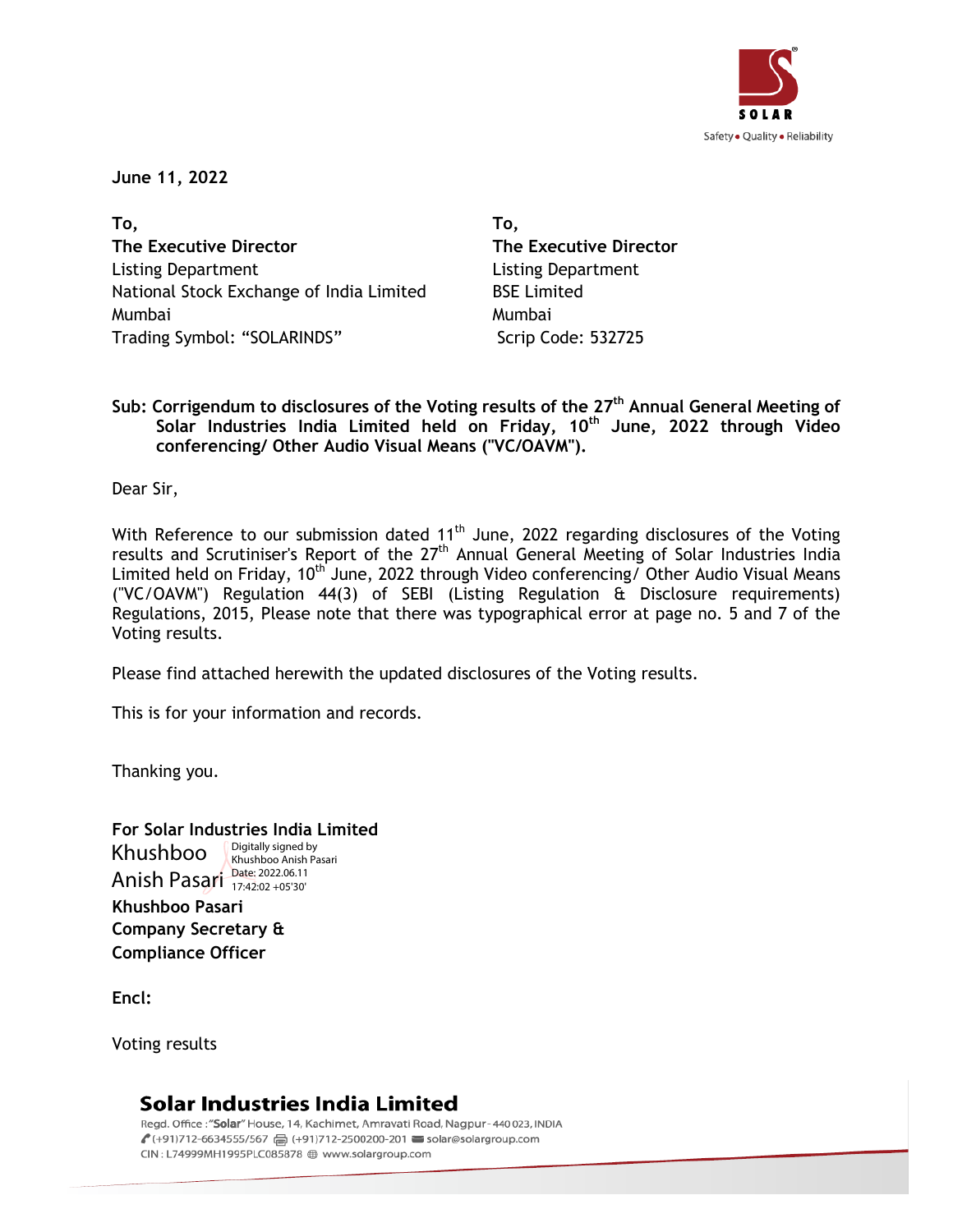

#### **VOTING RESULTS OF THE 27 TH ANNUAL GENERAL MEETING OF SOLAR INDUSTRIES INDIA LIMITED UNDER REGULATION 44(3) OF SEBI (LISTING OBLIGATIONS AND DISCLOSURE REQUIREMENTS) REGULATIONS, 2015**

| Date of AGM                                                                     | June 10, 2022  |
|---------------------------------------------------------------------------------|----------------|
| Total number of shareholders on record date (i.e. June 03, 2022 cutoff date for |                |
| voting purpose)                                                                 | 31850          |
| No. of shareholders present in the meeting either in person or through proxy:   |                |
| Promoters and Promoter Group:                                                   | Not Applicable |
| Public:                                                                         |                |
| No. of Shareholders attended the meeting through Video Conferencing             |                |
| Promoters and Promoter Group:                                                   | 06             |
| Public:                                                                         | 60             |

## **Solar Industries India Limited**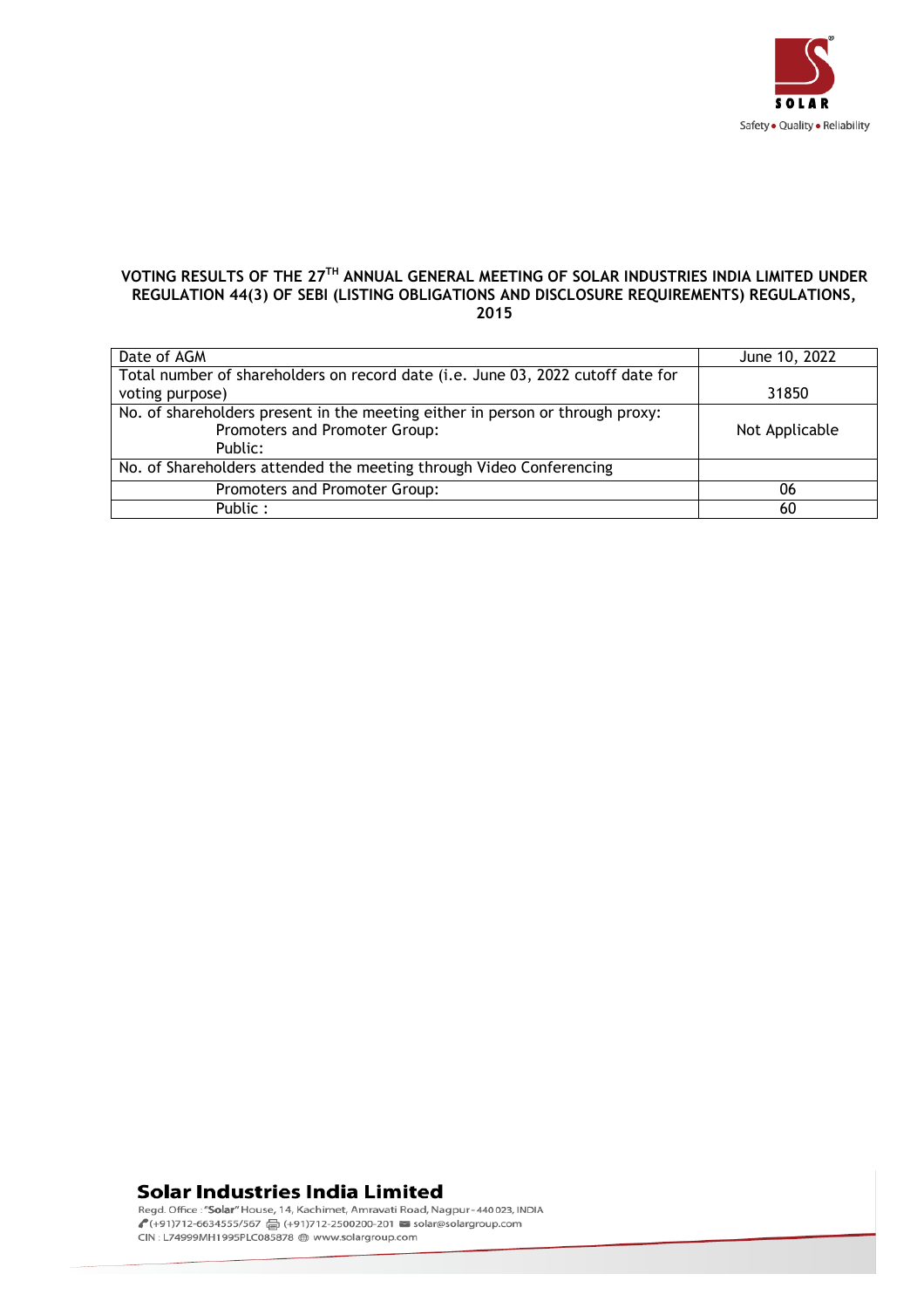

#### **AGENDA WISE DISCLOSURES**

**1. Adoption of Audited Financial Statements (including Audited Consolidated Financial Statement) of the Company for the year ended 31st March, 2022 and the Reports of Board of Directors and Auditors thereon.**

|                                      |               | Resolution required: (Ordinary/Special) | Ordinary |                |                |                         |              |                 |
|--------------------------------------|---------------|-----------------------------------------|----------|----------------|----------------|-------------------------|--------------|-----------------|
|                                      |               | Whether promoter/ promoter group are    | No       |                |                |                         |              |                 |
| interested in the agenda/resolution? |               |                                         |          |                |                |                         |              |                 |
| Category                             | Mode of       | No. of                                  | No. of   | % of Votes     | No. of         | No. of                  | % of Votes   | % of Votes      |
|                                      | Voting        | shares held                             | votes    | Polled on      | Votes - in     | Votes -                 | in favour    | against on      |
|                                      |               | (1)                                     | polled   | outstanding    | favour         | against                 | on votes     | votes polled    |
|                                      |               |                                         | (2)      | shares         | (4)            | (5)                     | polled       | $(7)=[(5)/(2)]$ |
|                                      |               |                                         |          | $(3)=[(2)/(1)$ |                |                         | $(6)=[(4)/($ | $*100$          |
|                                      |               |                                         |          | $]^{*}$ 100    |                |                         | 2)]*100      |                 |
| Promoter                             | E-Voting      |                                         | 66191271 | 100            | 39714763       | 26476508                | 60           | $\overline{40}$ |
| and                                  | Poll          | 66191271                                | 0        | 0              | 0              |                         | 0            | 0               |
| Promoter                             | Postal        |                                         | 0        | $\mathbf{0}$   | 0              |                         | $\Omega$     | $\mathbf 0$     |
| Group                                | <b>Ballot</b> |                                         |          |                |                |                         |              |                 |
|                                      | Total         | 66191271                                | 66191271 | 100            | 39714763       | 26476508                | 60           | 40              |
| Public-                              | E-Voting      |                                         | 19450330 | 95.5437        | 19450330       | $\mathbf 0$             | 100          | 0               |
| Institutions                         | Poll          |                                         | 0        | $\Omega$       | $\mathbf{0}$   | 0                       | 0            | $\Omega$        |
|                                      |               | 20357523                                |          |                |                |                         |              |                 |
|                                      | Postal        |                                         | 0        | $\mathbf 0$    | 0              | $\mathbf 0$             | $\Omega$     | $\Omega$        |
|                                      | <b>Ballot</b> |                                         |          |                |                |                         |              |                 |
|                                      | <b>Total</b>  | 20357523                                | 19450330 | 95.5437        | 19450330       | $\overline{\mathbf{0}}$ | 100          | $\mathbf 0$     |
| Public-Non                           | E-Voting      |                                         | 1195767  | 30.3397        | 1195767        | $\mathbf 0$             | 100          | 0               |
| <b>Institutions</b>                  | Poll          | 3941261                                 | 0        | 0              | 0              | $\mathbf 0$             | 0            | $\mathbf 0$     |
|                                      | Postal        |                                         | 0        | $\Omega$       | $\overline{0}$ | $\Omega$                | $\Omega$     | $\Omega$        |
|                                      | <b>Ballot</b> |                                         |          |                |                |                         |              |                 |
|                                      | <b>Total</b>  | 3941261                                 | 1195767  | 30.3397        | 1195767        | $\overline{\mathbf{0}}$ | 100          | $\bf{0}$        |
|                                      |               |                                         |          |                |                |                         |              |                 |

**Whether resolution is passed or not? (yes/No): Yes**

### **Solar Industries India Limited**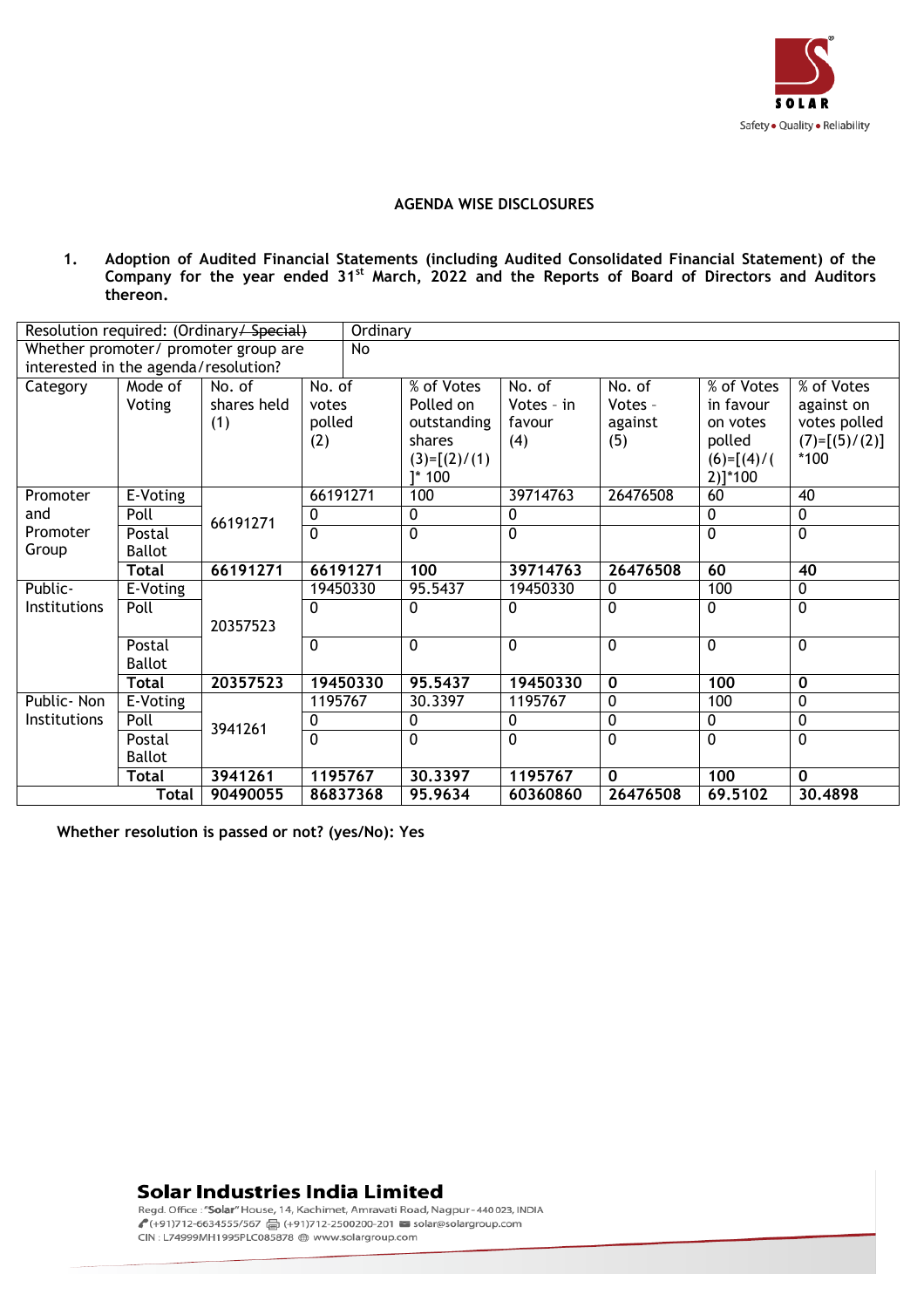

#### **2. Declaration of Final Dividend of Rs. 7.5/- (Rupees Seven Rupees and Fifty Paisa Only) per equity share for the financial year ended on March 31, 2022.**

|                                      |               | Resolution required: (Ordinary/ Special) |                | Ordinary                 |             |              |                |                   |
|--------------------------------------|---------------|------------------------------------------|----------------|--------------------------|-------------|--------------|----------------|-------------------|
|                                      |               | Whether promoter/ promoter group are     |                |                          |             |              |                |                   |
| interested in the agenda/resolution? |               |                                          | No             |                          |             |              |                |                   |
| Category                             | Mode of       | No. of                                   | No. of         | $\overline{\%}$ of Votes | No. of      | No. of       | % of Votes     | $%$ of Votes      |
|                                      | Voting        | shares held                              | votes          | Polled on                | Votes - in  | Votes -      | in favour      | against on        |
|                                      |               | (1)                                      | polled         | outstandin               | favour      | against      | on votes       | votes polled      |
|                                      |               |                                          | (2)            | g shares                 | (4)         | (5)          | polled         | $(7)=[(5)/(2)]^*$ |
|                                      |               |                                          |                | $(3)=[(2)/(1)$           |             |              | $(6)=[(4)/(2)$ | 100               |
|                                      |               |                                          |                | $]^{*}$ 100              |             |              | $]^{*}100$     |                   |
| Promoter                             | E-Voting      | 66191271                                 |                | 100                      | 39714763    | 26476508     | 60             | 40                |
| and                                  | Poll          | 66191271                                 | 0              | 0                        | 0           |              | 0              | 0                 |
| Promoter                             | Postal        |                                          | $\mathbf{0}$   | $\Omega$                 | 0           |              | 0              | $\Omega$          |
| Group                                | <b>Ballot</b> |                                          |                |                          |             |              |                |                   |
|                                      | <b>Total</b>  | 66191271                                 | 66191271       | 100                      | 39714763    | 26476508     | 60             | 40                |
| Public-                              | E-Voting      |                                          | 19465719       | 95.6193                  | 19465719    | 0            | 100            | 0                 |
| Institutions                         | Poll          | 20357523                                 | 0              | 0                        | 0           | 0            | 0              | $\mathbf 0$       |
|                                      | Postal        |                                          | $\overline{0}$ | 0                        | 0           | $\mathbf 0$  | $\overline{0}$ | $\mathbf 0$       |
|                                      | <b>Ballot</b> |                                          |                |                          |             |              |                |                   |
|                                      | <b>Total</b>  | 20357523                                 | 19465719       | 95.6193                  | 19465719    | $\mathbf{0}$ | 100            | $\mathbf 0$       |
| Public-Non                           | E-Voting      |                                          | 1195767        | 30.3397                  | 1195767     | $\mathbf{0}$ | 100            | $\mathbf 0$       |
| Institutions                         | Poll          | 3941261                                  | 0              | 0                        | 0           | 0            | 0              | $\mathbf{0}$      |
|                                      | Postal        |                                          | $\Omega$       | $\Omega$                 | $\mathbf 0$ | $\mathbf 0$  | 0              | $\mathbf{0}$      |
|                                      | <b>Ballot</b> |                                          |                |                          |             |              |                |                   |
|                                      | <b>Total</b>  | 3941261                                  | 1195767        | 30.3397                  | 1195767     | $\mathbf{0}$ | 100            | $\mathbf{0}$      |
|                                      | Total         | 90490055                                 | 86852757       | 95.9804                  | 60376249    | 26476508     | 69.5156        | 30,4844           |

**Whether resolution is passed or not? (yes/No): Yes**

### **Solar Industries India Limited**

CIN: L74999MH1995PLC085878 @ www.solargroup.com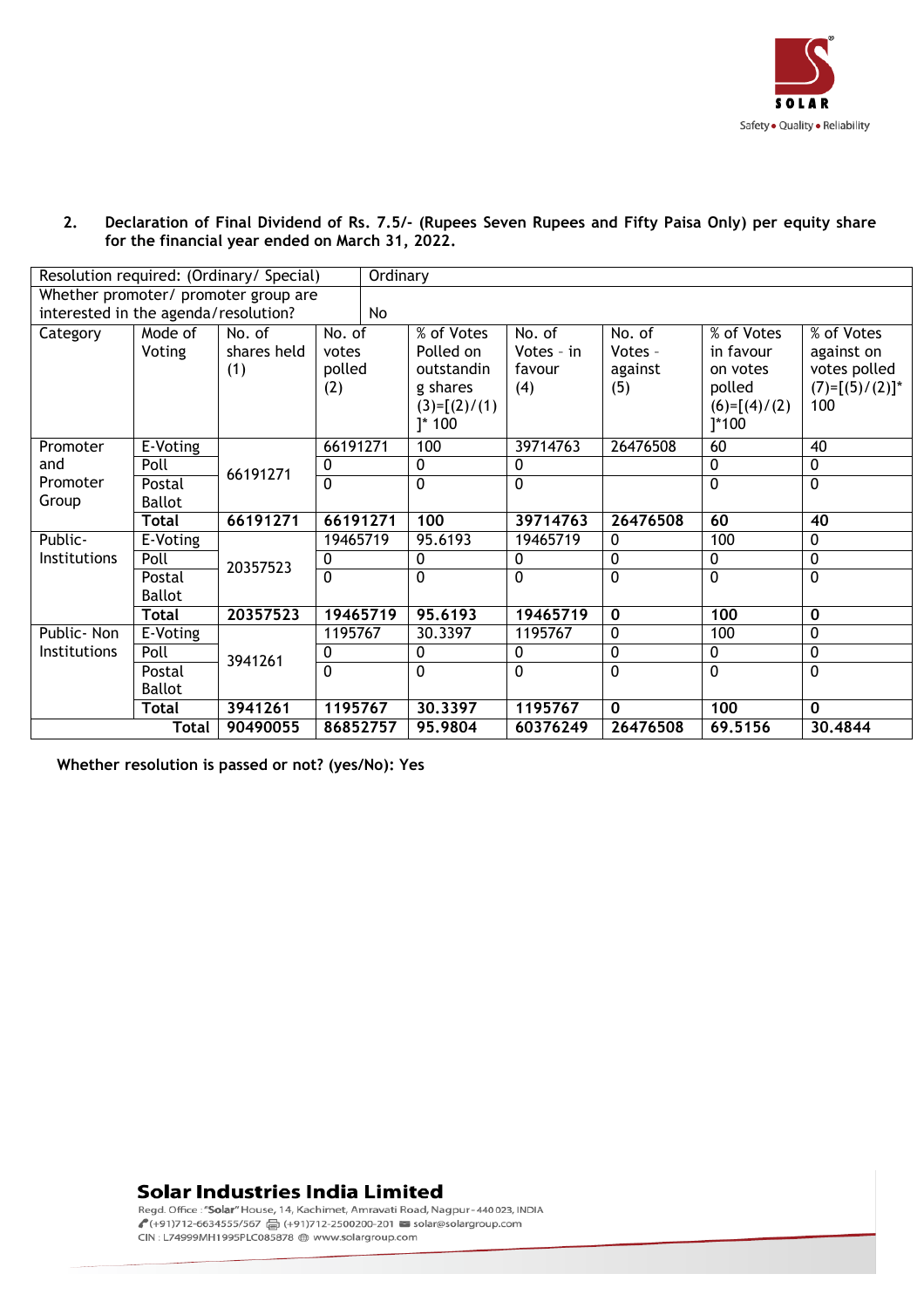

#### **3. Appointment of Shri Suresh Menon (DIN: 07104090), who retires by rotation and being eligible, offers himself for re-appointment.**

|                     | Resolution required: (Ordinary/ Special)<br>Ordinary |                                      |             |                 |                |          |                 |                   |  |  |  |
|---------------------|------------------------------------------------------|--------------------------------------|-------------|-----------------|----------------|----------|-----------------|-------------------|--|--|--|
|                     |                                                      | Whether promoter/ promoter group are | <b>No</b>   |                 |                |          |                 |                   |  |  |  |
|                     |                                                      | interested in the agenda/resolution? |             |                 |                |          |                 |                   |  |  |  |
| Category            | $\overline{\mathsf{Mode}}$ of                        | No. of                               | No. of      | % of Votes      | No. of         | No. of   | % of Votes      | % of Votes        |  |  |  |
|                     | Voting                                               | shares held                          | votes       | Polled on       | Votes - in     | Votes -  | in favour       | against on        |  |  |  |
|                     |                                                      | (1)                                  | polled      | outstanding     | favour         | against  | on votes        | votes polled      |  |  |  |
|                     |                                                      |                                      | (2)         | shares          | (4)            | (5)      | polled          | $(7)=[(5)/(2)]^*$ |  |  |  |
|                     |                                                      |                                      |             | $(3)=[(2)/(1)]$ |                |          | $(6)=[(4)/(2)]$ | 100               |  |  |  |
|                     |                                                      |                                      |             | $*100$          |                |          | $1*100$         |                   |  |  |  |
| Promoter            | E-Voting                                             |                                      | 66191271    | 100             | 39714763       | 26476508 | 60              | 40                |  |  |  |
| and                 | Poll                                                 | 66191271                             | 0           | 0               | 0              |          | $\mathbf{0}$    | $\mathbf 0$       |  |  |  |
| Promoter            | Postal                                               |                                      | $\Omega$    | $\overline{0}$  | $\overline{0}$ |          | $\overline{0}$  | $\overline{0}$    |  |  |  |
| Group               | <b>Ballot</b>                                        |                                      |             |                 |                |          |                 |                   |  |  |  |
|                     | Total                                                | 66191271                             | 66191271    | 100             | 39714763       | 26476508 | 60              | 40                |  |  |  |
| Public-             | E-Voting                                             |                                      | 19455258    | 95.5679         | 18472261       | 982997   | 94.9474         | 5.0526            |  |  |  |
| Institutions        |                                                      |                                      |             |                 |                |          |                 |                   |  |  |  |
|                     | Poll                                                 | 20357523                             | 0           | 0               | 0              | 0        | $\mathbf 0$     | $\mathbf 0$       |  |  |  |
|                     | Postal                                               |                                      | $\Omega$    | $\Omega$        | $\Omega$       | $\Omega$ | $\mathbf{0}$    | $\mathbf{0}$      |  |  |  |
|                     | <b>Ballot</b>                                        |                                      |             |                 |                |          |                 |                   |  |  |  |
|                     | <b>Total</b>                                         | 20357523                             | 19455258    | 95.5679         | 18472261       | 982997   | 94.9474         | 5.0526            |  |  |  |
| Public-Non          | E-Voting                                             |                                      | 1195767     | 30.3397         | 1195667        | 100      | 99.9916         | 0.0084            |  |  |  |
| <b>Institutions</b> |                                                      |                                      |             |                 |                |          |                 |                   |  |  |  |
|                     | Poll                                                 | 3941261                              | $\mathbf 0$ | 0               | $\mathbf 0$    | 0        | $\mathbf 0$     | $\mathbf 0$       |  |  |  |
|                     | Postal                                               |                                      | $\Omega$    | 0               | 0              | 0        | $\overline{0}$  | $\overline{0}$    |  |  |  |
|                     | <b>Ballot</b>                                        |                                      |             |                 |                |          |                 |                   |  |  |  |
|                     | <b>Total</b>                                         | 3941261                              | 1195767     | 30,3397         | 1195667        | 100      | 99.9916         | 0.0084            |  |  |  |
|                     | <b>Total</b>                                         | 90490055                             | 86842296    | 95.9689         | 59382691       | 27459605 | 68.3799         | 31.6201           |  |  |  |

**Whether resolution is passed or not? (yes/No): Yes** 

### **Solar Industries India Limited**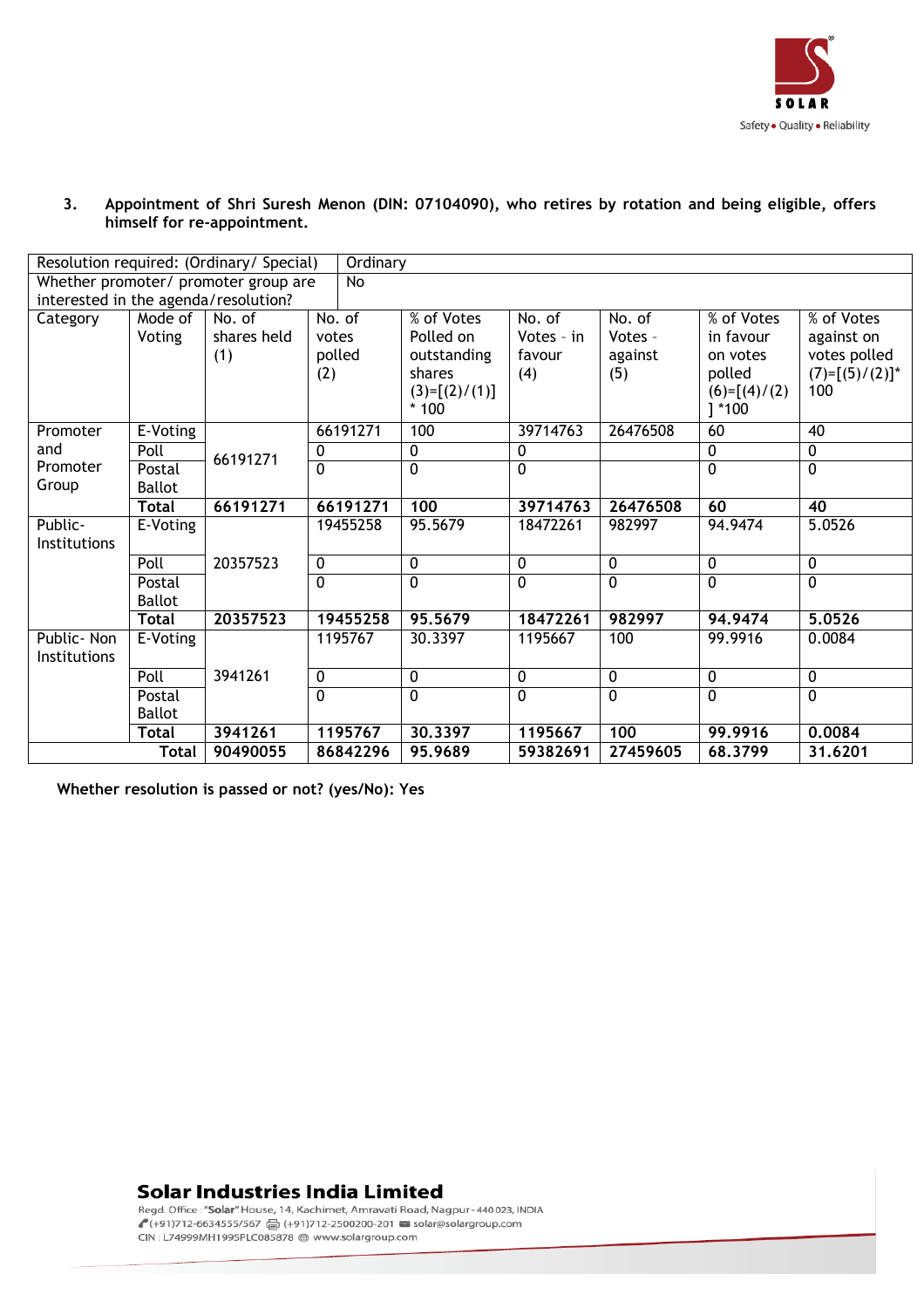

#### **4. Appointment of M/s SRBC & Co. LLP, Chartered Accountants jointly with M/s Gandhi Rathi & Co., Chartered Accountants as the Statutory Auditors of the Company.**

|              |                                      | Resolution required: (Ordinary/Special) | <b>Ordinary</b>                  |                                                                                  |                                       |                                     |                                                                         |                                                                      |
|--------------|--------------------------------------|-----------------------------------------|----------------------------------|----------------------------------------------------------------------------------|---------------------------------------|-------------------------------------|-------------------------------------------------------------------------|----------------------------------------------------------------------|
|              |                                      | Whether promoter/ promoter group are    | No                               |                                                                                  |                                       |                                     |                                                                         |                                                                      |
|              | interested in the agenda/resolution? |                                         |                                  |                                                                                  |                                       |                                     |                                                                         |                                                                      |
| Category     | Mode of<br>Voting                    | No. of<br>shares<br>held<br>(1)         | No. of<br>votes<br>polled<br>(2) | % of Votes<br>Polled on<br>outstandi<br>ng shares<br>$(3)=[(2)/$<br>$(1)]^* 100$ | No. of<br>Votes - in<br>favour<br>(4) | No. of<br>Votes -<br>against<br>(5) | % of Votes<br>in favour on<br>votes polled<br>$(6)=[(4)/(2)]$<br>$*100$ | % of Votes<br>against on<br>votes polled<br>$(7)=[(5)/(2)]^*$<br>100 |
| Promoter     | E-Voting                             |                                         | 66191271                         | 100                                                                              | 39714763                              | 26476508                            | 60                                                                      | 40                                                                   |
| and          | Poll                                 | 66191271                                | 0                                | 0                                                                                | 0                                     |                                     | 0                                                                       | 0                                                                    |
| Promoter     | Postal                               |                                         | $\mathbf{0}$                     | 0                                                                                | 0                                     |                                     | 0                                                                       | 0                                                                    |
| Group        | <b>Ballot</b>                        |                                         |                                  |                                                                                  |                                       |                                     |                                                                         |                                                                      |
|              | <b>Total</b>                         | 66191271                                | 66191271                         | 100                                                                              | 39714763                              | 26476508                            | 60                                                                      | $\overline{40}$                                                      |
| Public-      | E-Voting                             |                                         | 19455258                         | 95.5679                                                                          | 14189178                              | 5266080                             | 72.9324                                                                 | 27.0676                                                              |
| Institutions | Poll                                 | 20357523                                | 0                                | 0                                                                                | 0                                     | 0                                   | $\mathbf 0$                                                             | 0                                                                    |
|              | Postal                               |                                         | $\mathbf{0}$                     | $\Omega$                                                                         | $\Omega$                              | $\mathbf{0}$                        | 0                                                                       | $\mathbf{0}$                                                         |
|              | <b>Ballot</b>                        |                                         |                                  |                                                                                  |                                       |                                     |                                                                         |                                                                      |
|              | <b>Total</b>                         | 20357523                                | 19455258                         | 95.5679                                                                          | 14189178                              | 5266080                             | 72.9324                                                                 | 27,0676                                                              |
| Public-Non   | E-Voting                             |                                         | 1195767                          | 30.3397                                                                          | 30.3397                               | 0                                   | 100                                                                     | 0                                                                    |
| Institutions | Poll                                 | 3941261                                 | 0                                | 0                                                                                | 0                                     | $\mathbf 0$                         | 0                                                                       | 0                                                                    |
|              | Postal                               |                                         | $\overline{0}$                   | 0                                                                                | 0                                     | $\overline{0}$                      | 0                                                                       | 0                                                                    |
|              | <b>Ballot</b>                        |                                         |                                  |                                                                                  |                                       |                                     |                                                                         |                                                                      |
|              | <b>Total</b>                         | 3941261                                 | 1195767                          | 30,3397                                                                          | 30.3397                               | $\mathbf{0}$                        | 100                                                                     | $\Omega$                                                             |
|              | <b>Total</b>                         | 90490055                                | 86842296                         | 95.9689                                                                          | 55099708                              | 31742588                            | 63.448                                                                  | 36.552                                                               |

**Whether resolution is passed or not? (yes/No): Yes** 

### **Solar Industries India Limited**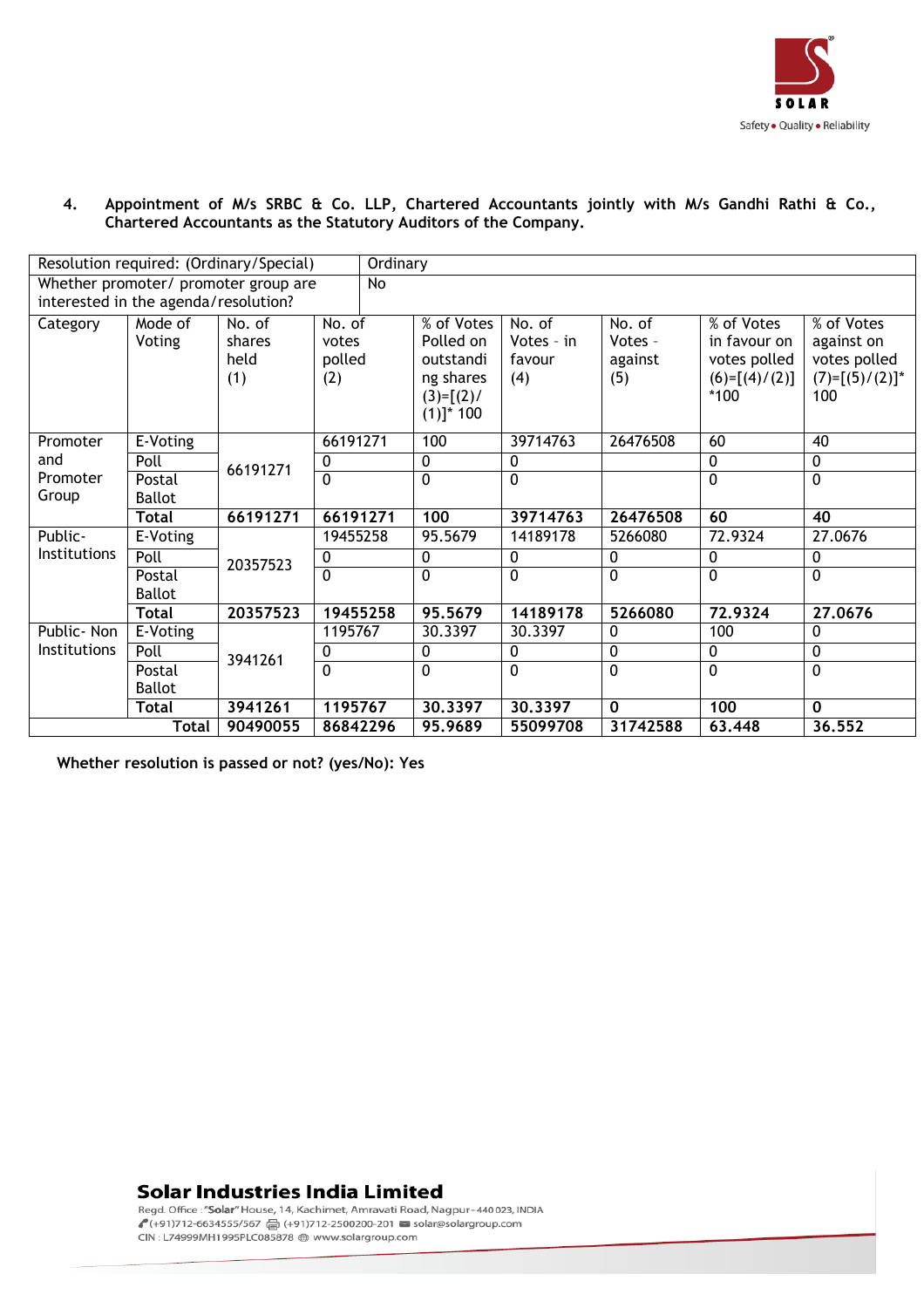

#### **5. Re-appointment of Shri Manish Nuwal (DIN: 00164388) as a Managing Director of the Company and revision in terms of his remuneration.**

|                                      |                                     | Resolution required: (Ordinary/ Special) |                                  | Ordinary |                                                                                  |                                       |                                     |                                                                                    |                                                                       |  |
|--------------------------------------|-------------------------------------|------------------------------------------|----------------------------------|----------|----------------------------------------------------------------------------------|---------------------------------------|-------------------------------------|------------------------------------------------------------------------------------|-----------------------------------------------------------------------|--|
| interested in the agenda/resolution? |                                     | Whether promoter/ promoter group are     |                                  | No       |                                                                                  |                                       |                                     |                                                                                    |                                                                       |  |
| Category                             | Mode of<br>Voting                   | No. of<br>shares held<br>(1)             | No. of<br>votes<br>polled<br>(2) |          | % of Votes<br>Polled on<br>outstandi<br>ng shares<br>$(3)=[(2)/$<br>$(1)]^* 100$ | No. of<br>Votes - in<br>favour<br>(4) | No. of<br>Votes -<br>against<br>(5) | $%$ of<br>Votes in<br>favour on<br>votes<br>polled<br>$(6)=[(4)/$<br>$(2)]^{*}100$ | % of Votes<br>against on<br>votes polled<br>$(7)=[(5)/(2)]$<br>$*100$ |  |
| Promoter                             | E-Voting                            |                                          | 66191271                         |          | 100                                                                              | 39714763                              | 26476508                            | 60                                                                                 | 40                                                                    |  |
| and                                  | Poll                                |                                          | 0                                |          | $\mathbf 0$                                                                      | 0                                     | 0                                   | 0                                                                                  | $\overline{0}$                                                        |  |
| Promoter<br>Group                    | 66191271<br>Postal<br><b>Ballot</b> |                                          | $\mathbf{0}$                     |          | $\overline{0}$                                                                   | $\mathbf{0}$                          | $\overline{0}$                      | $\mathbf{0}$                                                                       | $\overline{0}$                                                        |  |
|                                      | <b>Total</b>                        | 66191271                                 | 66191271                         |          | 100                                                                              | 39714763                              | 26476508                            | 60                                                                                 | 40                                                                    |  |
| Public-                              | E-Voting                            |                                          | 19455258                         |          | 95.5679                                                                          | 16549995                              | 2905263                             | 85.067                                                                             | 14.933                                                                |  |
| Institutions                         | Poll                                | 20357523                                 | 0                                |          | $\mathbf{0}$                                                                     | 0                                     | 0                                   | 0                                                                                  | 0                                                                     |  |
|                                      | Postal<br><b>Ballot</b>             |                                          | $\mathbf 0$                      |          | 0                                                                                | $\overline{0}$                        | $\overline{0}$                      | 0                                                                                  | $\overline{0}$                                                        |  |
|                                      | <b>Total</b>                        | 20357523                                 | 19455258                         |          | 95.5679                                                                          | 16549995                              | 2905263                             | 85.067                                                                             | 14.933                                                                |  |
| Public- Non                          | $E-Voting$                          |                                          | 1195767                          |          | 30.3397                                                                          | 1195722                               | 45                                  | 99.9962                                                                            | 0.0038                                                                |  |
| Institutions                         | Poll                                | 3941261                                  | 0                                |          | $\mathbf 0$                                                                      | $\mathbf 0$                           | $\overline{0}$                      | $\mathbf 0$                                                                        | $\mathbf 0$                                                           |  |
|                                      | Postal                              |                                          | $\mathbf{0}$                     |          | 0                                                                                | $\mathbf 0$                           | 0                                   | $\Omega$                                                                           | $\mathbf 0$                                                           |  |
|                                      | <b>Ballot</b>                       |                                          |                                  |          |                                                                                  |                                       |                                     |                                                                                    |                                                                       |  |
|                                      | <b>Total</b>                        | 3941261                                  | 1195767                          |          | 30.3397                                                                          | 1195722                               | 45                                  | 99.9962                                                                            | 0.0038                                                                |  |
|                                      | <b>Total</b>                        | 90490055                                 | 86842296                         |          | 95.9689                                                                          | 57460480                              | 29381816                            | 66.1665                                                                            | 33.8335                                                               |  |

**Whether resolution is passed or not? (yes/No): Yes** 

### **Solar Industries India Limited**

CIN: L74999MH1995PLC085878 @ www.solargroup.com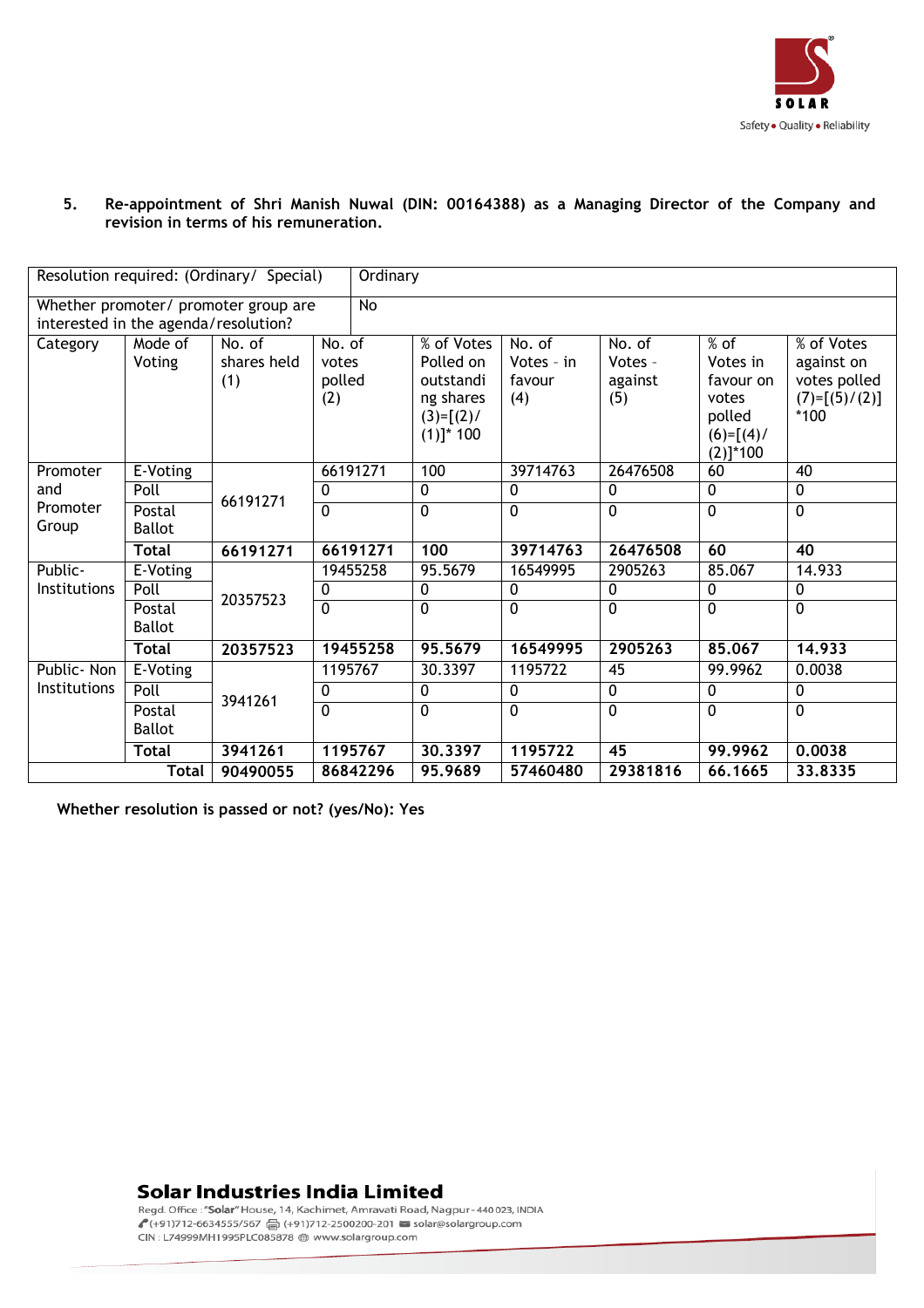

### **6. Increase in Limits of Borrowings u/s 180 (1) (c) of the Companies Act, 2013.**

|                                      |                         | Resolution required: (Ordinary/ Special) | Special                          |                                                                                  |                                         |                                     |                                                                                    |                                                                       |  |  |  |
|--------------------------------------|-------------------------|------------------------------------------|----------------------------------|----------------------------------------------------------------------------------|-----------------------------------------|-------------------------------------|------------------------------------------------------------------------------------|-----------------------------------------------------------------------|--|--|--|
| interested in the agenda/resolution? |                         | Whether promoter/ promoter group are     | $\overline{N}$                   |                                                                                  |                                         |                                     |                                                                                    |                                                                       |  |  |  |
| Category                             | Mode of<br>Voting       | No. of<br>shares held<br>(1)             | No. of<br>votes<br>polled<br>(2) | % of Votes<br>Polled on<br>outstandi<br>ng shares<br>$(3)=[(2)/$<br>$(1)]^* 100$ | No. $of$<br>Votes - in<br>favour<br>(4) | No. of<br>Votes -<br>against<br>(5) | $%$ of<br>Votes in<br>favour on<br>votes<br>polled<br>$(6)=[(4)/$<br>$(2)]^{*}100$ | % of Votes<br>against on<br>votes polled<br>$(7)=[(5)/(2)]$<br>$*100$ |  |  |  |
| Promoter                             | E-Voting                |                                          | 66191271                         | 100                                                                              | 39714763                                | 26476508                            | 60                                                                                 | 40                                                                    |  |  |  |
| and                                  | Poll                    | 66191271                                 | $\mathbf{0}$                     | 0                                                                                | $\mathbf{0}$                            | 0                                   | 0                                                                                  | 0                                                                     |  |  |  |
| Promoter<br>Group                    | Postal<br><b>Ballot</b> |                                          | $\Omega$                         | $\overline{0}$                                                                   | $\mathbf 0$                             | 0                                   | $\overline{0}$                                                                     | 0                                                                     |  |  |  |
|                                      | <b>Total</b>            | 66191271                                 | 66191271                         | 100                                                                              | 39714763                                | 26476508                            | 60                                                                                 | 40                                                                    |  |  |  |
| Public-                              | E-Voting                |                                          | 19455258                         | 95.5679                                                                          | 18465330                                | 989928                              | 94.9118                                                                            | 5.0882                                                                |  |  |  |
| Institutions                         | Poll                    | 20357523                                 | 0                                | 0                                                                                | 0                                       | $\mathbf 0$                         | $\overline{0}$                                                                     | $\mathbf 0$                                                           |  |  |  |
|                                      | Postal<br><b>Ballot</b> |                                          | $\overline{0}$                   | $\overline{0}$                                                                   | $\Omega$                                | $\overline{0}$                      | $\Omega$                                                                           | $\overline{0}$                                                        |  |  |  |
|                                      | <b>Total</b>            | 20357523                                 | 19455258                         | 95.5679                                                                          | 18465330                                | 989928                              | 94.9118                                                                            | 5.0882                                                                |  |  |  |
| Public - Non                         | E-Voting                |                                          | 1195712                          | 30.3383                                                                          | 1195410                                 | 302                                 | 99.9747                                                                            | 0.0253                                                                |  |  |  |
| <b>Institutions</b>                  | Poll                    | 3941261                                  | 0                                | $\pmb{0}$                                                                        | $\mathbf{0}$                            | $\pmb{0}$                           | 0                                                                                  | 0                                                                     |  |  |  |
|                                      | Postal<br><b>Ballot</b> |                                          | $\overline{0}$                   | 0                                                                                | $\mathbf 0$                             | 0                                   | 0                                                                                  | 0                                                                     |  |  |  |
| 3941261<br><b>Total</b>              |                         | 1195712                                  | 30.3383                          | 1195410                                                                          | 302                                     | 99.9747                             | 0.0253                                                                             |                                                                       |  |  |  |
|                                      | <b>Total</b>            | 90490055                                 | 86842241                         | 95.9688                                                                          | 59375503                                | 27466738                            | 68,3717                                                                            | 31.6283                                                               |  |  |  |

**Whether resolution is passed or not? (yes/No): No** 

### **Solar Industries India Limited**

CIN : L74999MH1995PLC085878 ⊕ www.solargroup.com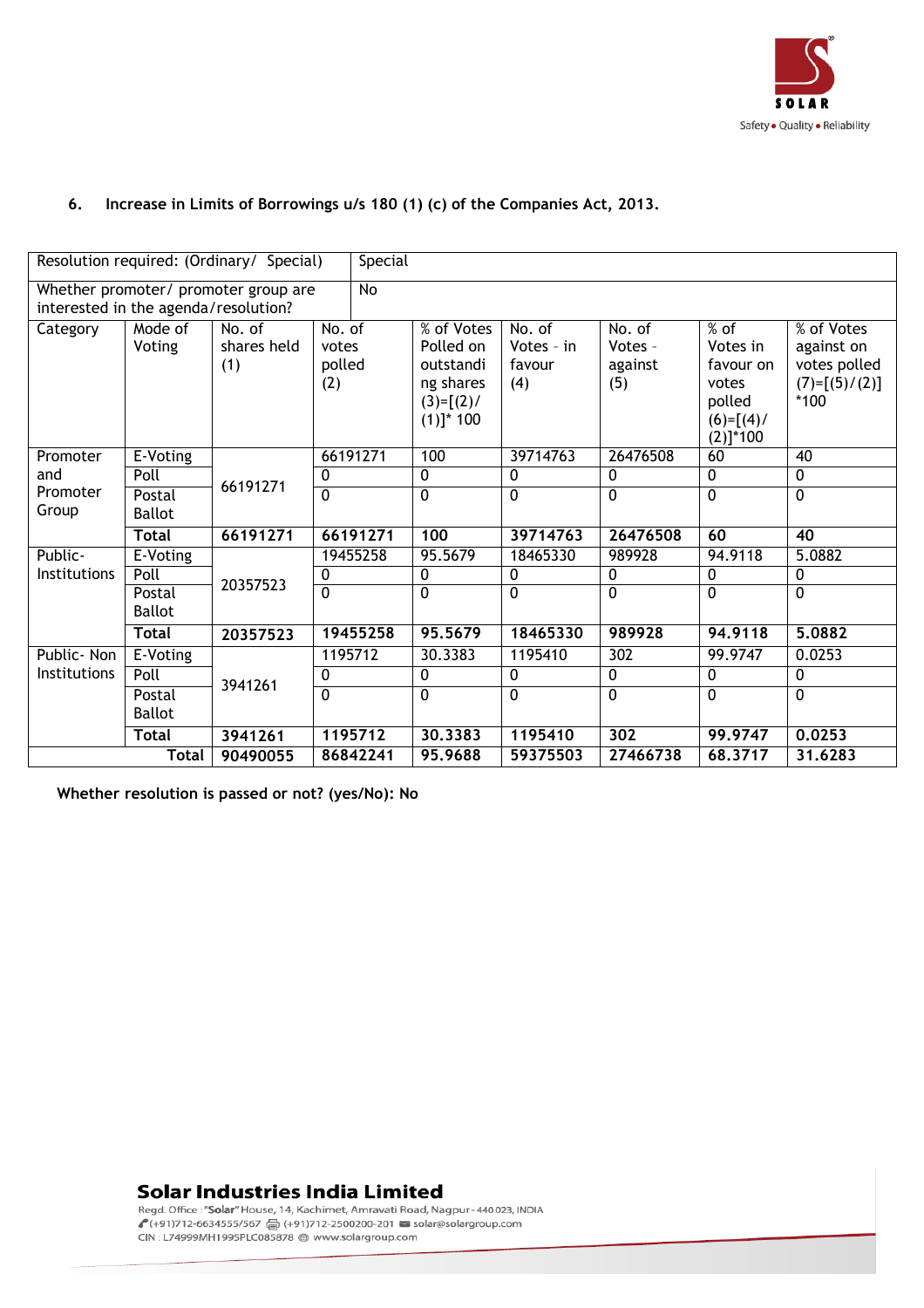

### **7. Increase in limits of providing security u/s 180 (1) (a) of the Companies Act, 2013 in connection with the borrowing of the Company.**

|              |                                      | Resolution required: (Ordinary / Special) |                                  | Special        |                                                                                   |                                       |                                     |                                                                        |                                                                      |
|--------------|--------------------------------------|-------------------------------------------|----------------------------------|----------------|-----------------------------------------------------------------------------------|---------------------------------------|-------------------------------------|------------------------------------------------------------------------|----------------------------------------------------------------------|
|              |                                      | Whether promoter/ promoter group are      |                                  | $\overline{N}$ |                                                                                   |                                       |                                     |                                                                        |                                                                      |
|              | interested in the agenda/resolution? |                                           |                                  |                |                                                                                   |                                       |                                     |                                                                        |                                                                      |
| Category     | Mode of<br>Voting                    | No. of<br>shares held<br>(1)              | No. of<br>votes<br>polled<br>(2) |                | % of Votes<br>Polled on<br>outstanding<br>shares<br>$(3)=[(2)/(1)$<br>$]^{*}$ 100 | No. of<br>Votes - in<br>favour<br>(4) | No. of<br>Votes -<br>against<br>(5) | % of Votes in<br>favour on<br>votes polled<br>$(6)=[(4)/(2)]^*$<br>100 | % of Votes<br>against on<br>votes polled<br>$(7)=[(5)/(2)]^*$<br>100 |
| Promoter     | E-Voting                             |                                           | 66191271                         |                | 100                                                                               | 39714763                              | 26476508                            | 60                                                                     | 40                                                                   |
| and          | Poll                                 | 66191271                                  | 0                                |                | 0                                                                                 | 0                                     | $\mathbf{0}$                        | 0                                                                      | 0                                                                    |
| Promoter     | Postal                               |                                           | $\overline{0}$                   |                | $\mathbf{0}$                                                                      | 0                                     | $\Omega$                            | 0                                                                      | $\overline{0}$                                                       |
| Group        | <b>Ballot</b>                        |                                           |                                  |                |                                                                                   |                                       |                                     |                                                                        |                                                                      |
|              | <b>Total</b>                         | 66191271                                  | 66191271                         |                | 100                                                                               | 39714763                              | 26476508                            | 60                                                                     | 40                                                                   |
| Public-      | E-Voting                             |                                           | 19455258                         |                | 95.5679                                                                           | 18486330                              | 968928                              | 95.0197                                                                | 4.9803                                                               |
| Institutions | Poll                                 | 20357523                                  | 0                                |                | 0                                                                                 | 0                                     | 0                                   | 0                                                                      | 0                                                                    |
|              | Postal                               |                                           | $\overline{0}$                   |                | $\overline{0}$                                                                    | $\overline{0}$                        | $\overline{0}$                      | $\overline{0}$                                                         | $\overline{0}$                                                       |
|              | <b>Ballot</b>                        |                                           |                                  |                |                                                                                   |                                       |                                     |                                                                        |                                                                      |
|              | <b>Total</b>                         | 20357523                                  | 19455258                         |                | 95.5679                                                                           | 18486330                              | 968928                              | 95,0197                                                                | 4.9803                                                               |
| Public-      | E-Voting                             |                                           | 1195712                          |                | 30.3383                                                                           | 1195412                               | 300                                 | 99.9749                                                                | 0.0251                                                               |
| Non          | Poll                                 | 3941261                                   | 0                                |                | 0                                                                                 | 0                                     | 0                                   | 0                                                                      | 0                                                                    |
| Institutions | Postal                               |                                           | $\mathbf{0}$                     |                | $\mathbf{0}$                                                                      | $\Omega$                              | $\Omega$                            | $\Omega$                                                               | $\mathbf 0$                                                          |
|              | <b>Ballot</b>                        |                                           |                                  |                |                                                                                   |                                       |                                     |                                                                        |                                                                      |
|              | <b>Total</b>                         | 3941261                                   | 1195712                          |                | 30,3383                                                                           | 1195412                               | 300                                 | 99.9749                                                                | 0,0251                                                               |
|              | <b>Total</b>                         | 90490055                                  | 86842241                         |                | 95.9688                                                                           | 59396505                              | 27445736                            | 68.3959                                                                | 31.6041                                                              |

**Whether resolution is passed or not? (yes/No): No** 

### **Solar Industries India Limited**

CIN: L74999MH1995PLC085878 @ www.solargroup.com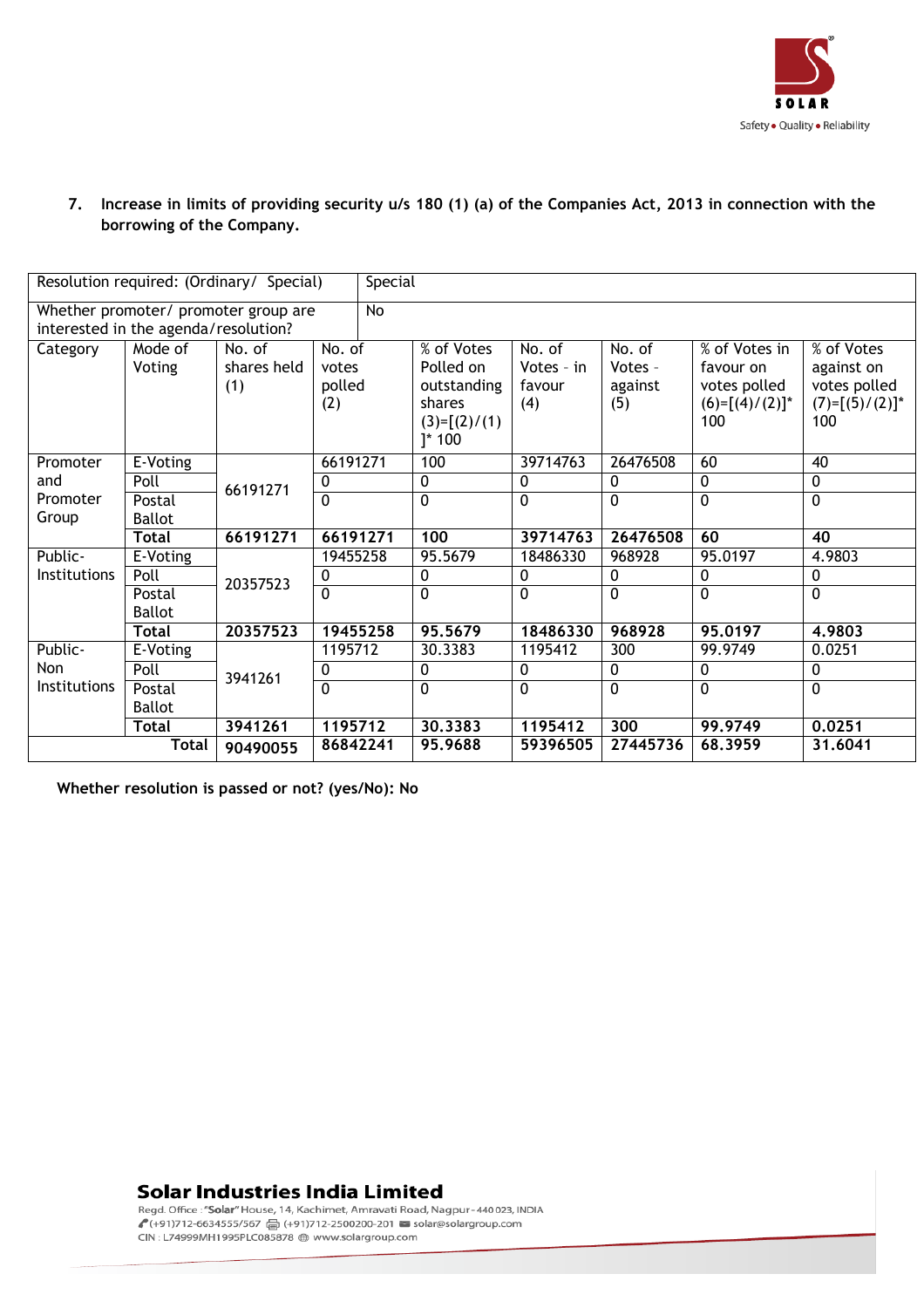

**8. Appointment of Shri Sanjay Sinha (DIN: 08253225) as a Non-Executive Independent Director of the Company.**

|                     |                                      | Resolution required: (Ordinary/ Special) |                                  | Special |                                                                                   |                                       |                                     |                                                                        |                                                                      |  |  |
|---------------------|--------------------------------------|------------------------------------------|----------------------------------|---------|-----------------------------------------------------------------------------------|---------------------------------------|-------------------------------------|------------------------------------------------------------------------|----------------------------------------------------------------------|--|--|
|                     | interested in the agenda/resolution? | Whether promoter/ promoter group are     |                                  | No      |                                                                                   |                                       |                                     |                                                                        |                                                                      |  |  |
| Category            | Mode of<br>Voting                    | No. of<br>shares held<br>(1)             | No. of<br>votes<br>polled<br>(2) |         | % of Votes<br>Polled on<br>outstanding<br>shares<br>$(3)=[(2)/(1)$<br>$]^{*}$ 100 | No. of<br>Votes - in<br>favour<br>(4) | No. of<br>Votes -<br>against<br>(5) | % of Votes in<br>favour on<br>votes polled<br>$(6)=[(4)/(2)]^*$<br>100 | % of Votes<br>against on<br>votes polled<br>$(7)=[(5)/(2)]^*$<br>100 |  |  |
| Promoter            | E-Voting                             |                                          | 66191271                         |         | 100                                                                               | 39714763                              | 26476508                            | 60                                                                     | 40                                                                   |  |  |
| and                 | Poll                                 | 66191271                                 | 0                                |         | 0                                                                                 | 0                                     | 0                                   | 0                                                                      | 0                                                                    |  |  |
| Promoter            | Postal                               |                                          | $\mathbf 0$                      |         | 0                                                                                 | $\overline{0}$                        | 0                                   | 0                                                                      | 0                                                                    |  |  |
| Group               | <b>Ballot</b>                        |                                          |                                  |         |                                                                                   |                                       |                                     |                                                                        |                                                                      |  |  |
|                     | <b>Total</b>                         | 66191271                                 | 66191271                         |         | 100                                                                               | 39714763                              | 26476508                            | 60                                                                     | 40                                                                   |  |  |
| Public-             | E-Voting                             |                                          | 19455258                         |         | 95.5679                                                                           | 19455258                              | 0                                   | 100                                                                    | 0                                                                    |  |  |
| Institutions        | Poll                                 | 20357523                                 | 0                                |         | 0                                                                                 | 0                                     | 0                                   | 0                                                                      | 0                                                                    |  |  |
|                     | Postal                               |                                          | $\overline{0}$                   |         | $\overline{0}$                                                                    | $\overline{0}$                        | $\overline{0}$                      | 0                                                                      | 0                                                                    |  |  |
|                     | <b>Ballot</b>                        |                                          |                                  |         |                                                                                   |                                       |                                     |                                                                        |                                                                      |  |  |
|                     | Total                                | 20357523                                 | 19455258                         |         | 95.5679                                                                           | 19455258                              | $\mathbf 0$                         | 100                                                                    | $\mathbf 0$                                                          |  |  |
| Public-             | E-Voting                             |                                          | 1195767                          |         | 30.3397                                                                           | 1195762                               | $\overline{5}$                      | 99.9996                                                                | 0.0004                                                               |  |  |
| Non                 | Poll                                 | 3941261                                  | 0                                |         | 0                                                                                 | $\mathbf 0$                           | 0                                   | 0                                                                      | $\mathbf 0$                                                          |  |  |
| <b>Institutions</b> | Postal                               |                                          | $\mathbf{0}$                     |         | $\overline{0}$                                                                    | $\overline{0}$                        | $\overline{0}$                      | 0                                                                      | $\overline{0}$                                                       |  |  |
|                     | <b>Ballot</b>                        |                                          |                                  |         |                                                                                   |                                       |                                     |                                                                        |                                                                      |  |  |
|                     | <b>Total</b>                         | 3941261                                  | 1195767                          |         | 30.3397                                                                           | 1195762                               | 5                                   | 99.9996                                                                | 0,0004                                                               |  |  |
|                     | Total                                | 90490055                                 | 86842296                         |         | 95.9689                                                                           | 60365783                              | 26476513                            | 69.512                                                                 | 30,488                                                               |  |  |

**Whether resolution is passed or not? (yes/No): No** 

#### **Solar Industries India Limited**

CIN : L74999MH1995PLC085878 ⊕ www.solargroup.com